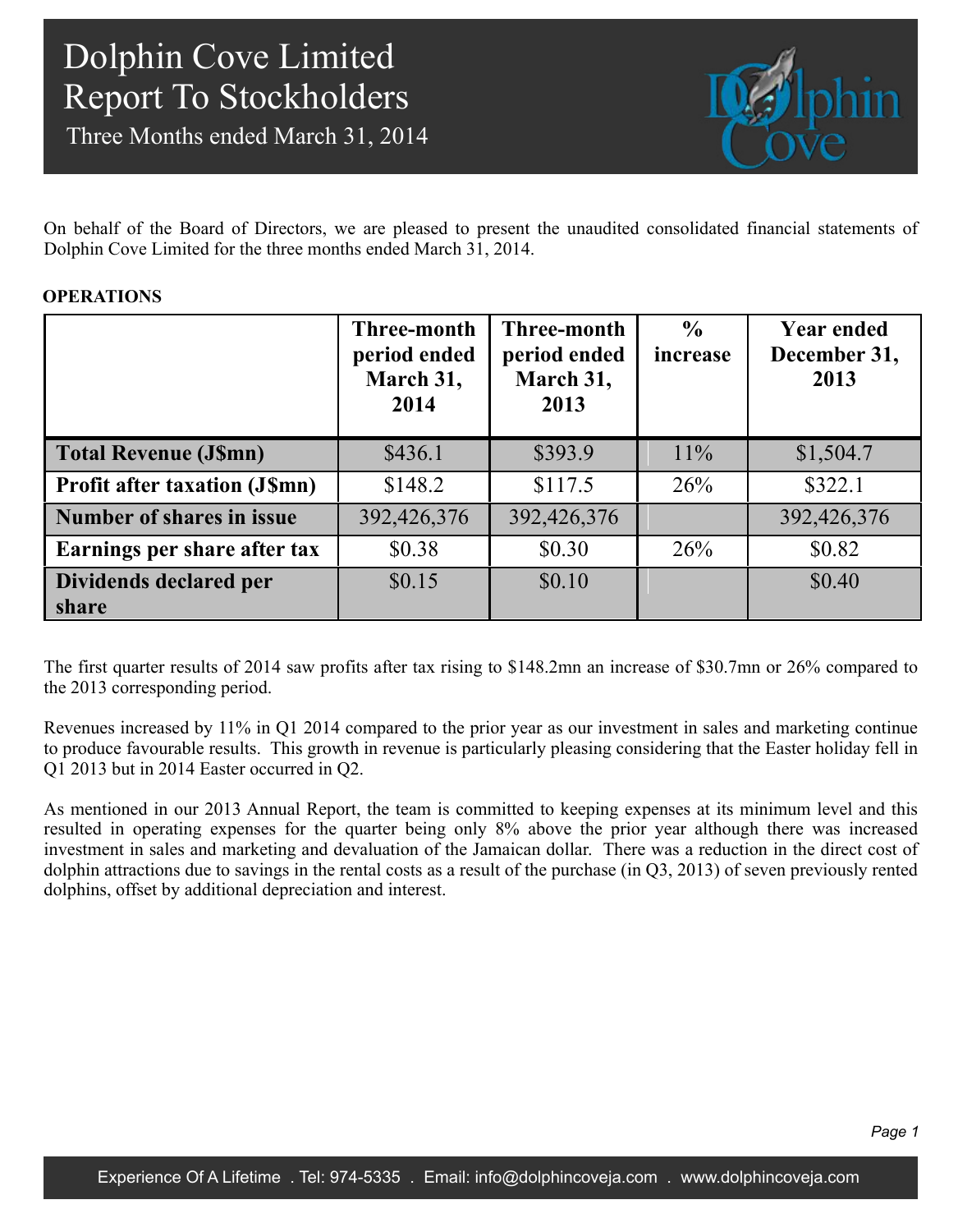Three Months ended March 31, 2014



### **FINANCIAL POSITION**

|                                | As at<br>March 31,<br>2014 | As at<br>March 31,<br>2013 | Increase/<br>(decrease) | As at<br>December 31,<br>2013 | Increase/<br>(decrease) |
|--------------------------------|----------------------------|----------------------------|-------------------------|-------------------------------|-------------------------|
| <b>Working Capital (J\$mn)</b> | \$270.1                    | \$208.4                    | 30%                     | \$184.8                       | 46%                     |
| <b>Fixed Assets (J\$mn)</b>    | \$1,454.4                  | \$1,070.9                  | 36%                     | \$1,446.4                     | $1\%$                   |
| <b>Net Assets (J\$mn)</b>      | \$1,441.7                  | \$1,230.7                  | 17%                     | \$1,342.4                     | $7\%$                   |
| Debt to Equity ratio           | 0.22:1                     | 0.04:1                     |                         | 0.24:1                        |                         |
| Net assets per share           | \$3.67                     | \$3.14                     | 17%                     | \$3.42                        | 7%                      |
| <b>Market price</b>            | \$8.37                     | \$8.40                     | $0\%$                   | \$8.42                        | $-1\%$                  |
| <b>Market/Book value</b>       | 2.28                       | 2.68                       | $-15%$                  | 2.46                          | $-7\%$                  |

A dividend of 15 cents per share was declared and accrued in the Q1 financial statements and paid in second quarter of 2014. The increase in long-term liabilities (and by extension finance cost) is mainly attributable to the loan which was used to purchase the dolphins, mentioned above.

The financial resources of the group remain strong and this will facilitate our plans to expand our operations to other Caribbean countries.

Director

Stafford Burrowes, OD Chairman and Chief Executive Officer

mmsdumi **Director** 

Hon. William A. McConnell, O.J., C.D. Chairman of Audit Committee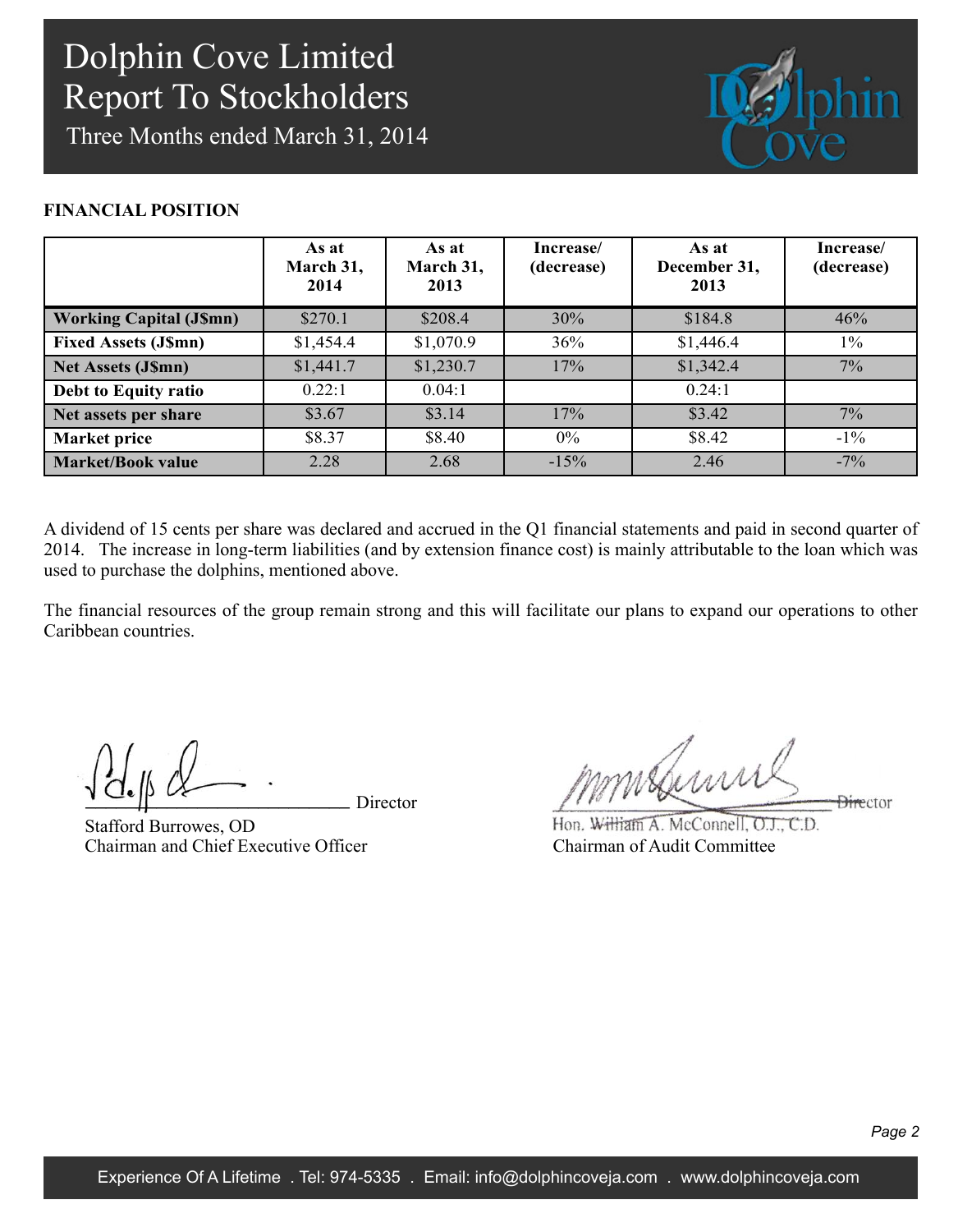Three Months ended March 31, 2014



### **DOLPHIN COVE LIMITED**

#### **Group Interim Statement of Financial Position As At March 31, 2014**

|                                              | 3 Months         | 3 Months         | Year              |  |
|----------------------------------------------|------------------|------------------|-------------------|--|
|                                              | <b>Ended</b>     | <b>Ended</b>     | <b>Ended</b>      |  |
|                                              | March 31, 2014   | March 31, 2013   | December 31, 2013 |  |
|                                              | <b>Unaudited</b> | <b>Unaudited</b> | <b>Audited</b>    |  |
| <b>CURRENT ASSETS</b>                        |                  |                  |                   |  |
| Cash and cash equivalents                    | 158,957,248      | 124,607,169      | 83,950,984        |  |
| Securities purchased under resale agreements | 100,164,949      |                  | 92,894,355        |  |
| Investments                                  | 32,008,748       | 25,072,730       | 30,409,595        |  |
| Accounts receivable                          | 151, 127, 122    | 183,419,769      | 142,903,849       |  |
| Due from related parties                     | 32,607,662       | 59,819,480       | 12,989,826        |  |
| Taxation recoverable                         | 6,635,344        | 5,691,300        | 6,215,420         |  |
| Inventories                                  | 36,817,262       | 35,118,169       | 30,931,032        |  |
|                                              | 518,318,335      | 433,728,617      | 400,295,061       |  |
| NON-CURRENT ASSETS                           |                  |                  |                   |  |
| Property, plant and equipment                | 1,078,921,464    | 915,018,618      | 1,063,478,805     |  |
| Live assets                                  | 375,467,467      | 155,847,247      | 382,941,758       |  |
|                                              | 1,454,388,931    | 1,070,865,865    | 1,446,420,563     |  |
| <b>TOTAL ASSETS</b><br>\$                    | 1,972,707,266    | 1,504,594,482    | 1,846,715,624     |  |
|                                              |                  |                  |                   |  |
| <b>CURRENT LIABILITIES</b>                   |                  |                  |                   |  |
| <b>Bank</b> overdrafts                       | 12,478,009       | 27,236,650       | 17,882,751        |  |
| Short-term loan                              |                  | 50,000,000       |                   |  |
| Accounts payable                             | 164,190,634      | 126,544,712      | 126,005,139       |  |
| Current portion of long term liabilities     | 71,580,004       | 21,580,000       | 71,580,004        |  |
|                                              | 248,248,647      | 225,361,362      | 215,467,894       |  |
| NON-CURRENT LIABILITY                        |                  |                  |                   |  |
| Deferred tax liability                       | 37,500,774       | 17,232,183       | 37,500,774        |  |
| Long-term liabilities                        | 245,266,098      | 31,315,794       | 251,342,916       |  |
|                                              | 282,766,872      | 48,547,977       | 288,843,690       |  |
|                                              |                  |                  |                   |  |
| <b>SHAREHOLDERS EQUITY</b>                   |                  |                  |                   |  |
| Share capital                                | 257,960,325      | 257,960,325      | 257,960,325       |  |
| Capital Reserve                              | 386,642,942      | 351,729,563      | 376,657,164       |  |
| <b>Retained Earnings</b>                     | 797,088,480      | 620,995,255      | 707,786,551       |  |
|                                              | 1,441,691,747    | 1,230,685,143    | 1,342,404,040     |  |
| TOTAL SHAREHOLDERS'                          |                  |                  |                   |  |
| <b>EQUITY AND LIABILITIES</b><br>\$          | 1,972,707,266    | 1,504,594,482    | 1,846,715,624     |  |
|                                              |                  |                  |                   |  |

Approved by the Board of Directors and signed on its behalf by:

Director Stafford Burrowes, O.D.

 $\frac{1}{2}$ 

Hon. William A. McConnell, O.J., C.D.

*Page 3*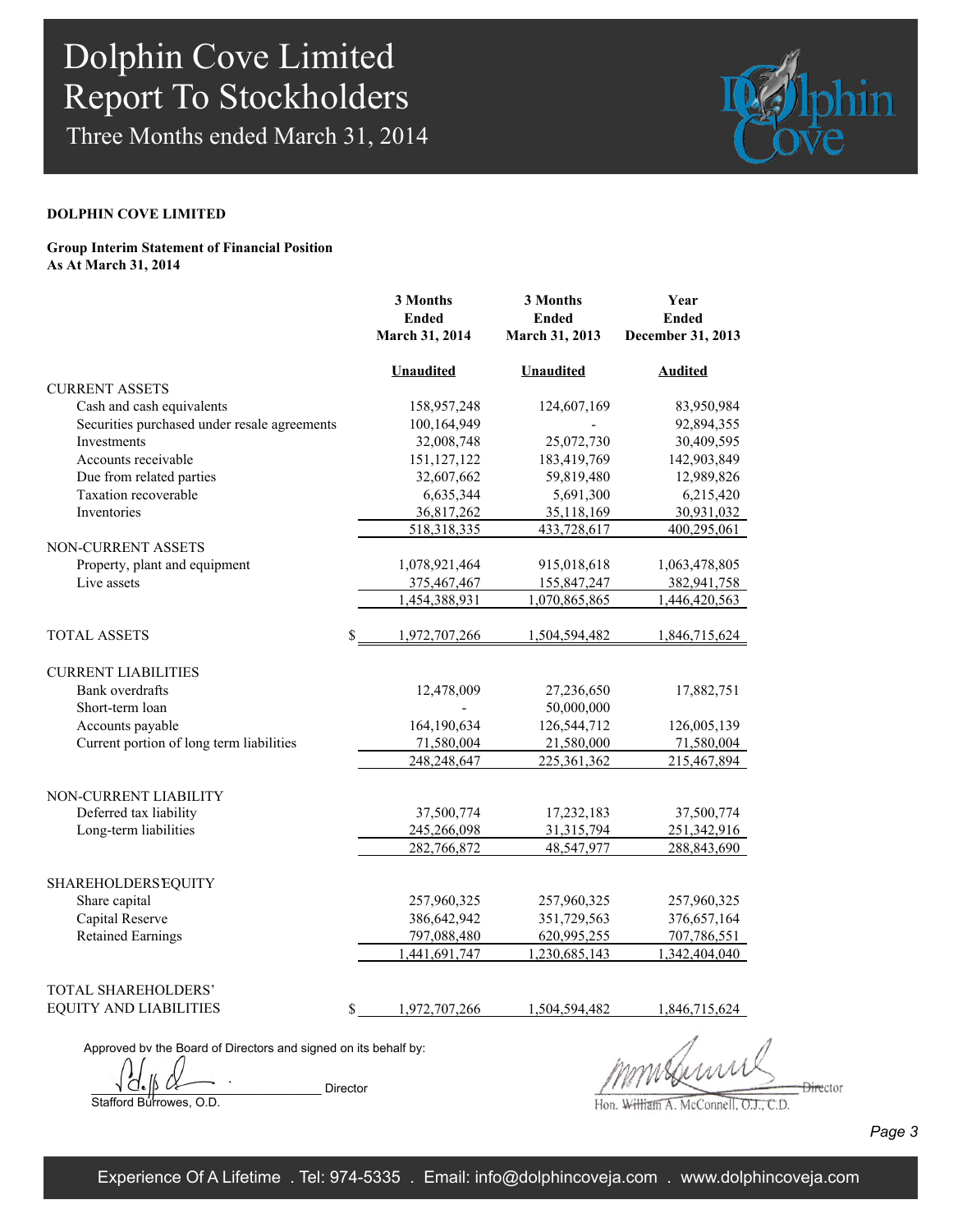Three Months ended March 31, 2014



#### **DOLPHIN COVE LIMITED**

**Group Interim Statement of Profit or Loss and Other Comprehensive Income Three months ended March 31, 2014**

|                                                 | 3 Months<br><b>Ended</b><br>March 31, 2014<br><b>Unaudited</b> | 3 Months<br><b>Ended</b><br>March 31, 2013<br>Unaudited | Year<br><b>Ended</b><br>December 31, 2013<br><b>Audited</b> |
|-------------------------------------------------|----------------------------------------------------------------|---------------------------------------------------------|-------------------------------------------------------------|
| <b>OPERATING REVENUE:</b>                       |                                                                |                                                         |                                                             |
| Dolphin attraction revenue                      | 286,692,931                                                    | 242,739,199 *                                           | 968,212,303                                                 |
| Less: Direct costs of dolphin attraction        | 19,563,115<br>267,129,816                                      | 24,572,893<br>218,166,306                               | 87,041,667<br>881,170,636                                   |
| Ancillary services revenue                      | 149,228,696                                                    | 149,045,199 *                                           | 533,997,136                                                 |
| Less: Direct costs of ancillary services        | 18,510,985                                                     | 17,797,802                                              | 73,629,323                                                  |
|                                                 | 130,717,711                                                    | 131,247,397                                             | 460, 367, 813                                               |
| Gross profit                                    | 397,847,527                                                    | 349,413,703                                             | 1,341,538,449                                               |
| Gain on disposal of property, plant & equipment |                                                                |                                                         | 293,667                                                     |
| Live assets written off                         |                                                                |                                                         | (17, 854, 520)                                              |
| Other income                                    | 141,989                                                        | 2,105,514                                               | 2,450,641                                                   |
|                                                 | 397,989,516                                                    | 351,519,217                                             | 1,326,428,237                                               |
| <b>OPERATING EXPENSES:</b>                      |                                                                |                                                         |                                                             |
| Selling                                         | 119,611,862                                                    | 109,271,349                                             | 442,699,851                                                 |
| Other operations<br>Administrative              | 77,477,943                                                     | 70,611,981                                              | 296,715,508                                                 |
|                                                 | 57,322,896<br>254,412,701                                      | 54,763,851<br>234,647,181                               | 239,484,244<br>978,899,603                                  |
| Profit before finance income and costs          | 143,576,815                                                    | 116,872,036                                             | 347,528,634                                                 |
| Finance income                                  | 16,455,826                                                     | 6,700,870                                               | 35,107,069                                                  |
| Finance costs                                   | (11,865,906)                                                   | (6,032,101)                                             | (40, 303, 795)                                              |
| Profit before taxation                          | 148, 166, 735                                                  | 117,540,805                                             | 342,331,908                                                 |
| Taxation                                        | (850)                                                          |                                                         | (20, 271, 894)                                              |
| Profit for the period                           | \$<br>148.165.885                                              | 117.540.805                                             | 322.060.014                                                 |
|                                                 |                                                                |                                                         |                                                             |

Other comprehensive Income:

| Items that are or may be reclassified to profit or loss:        |               |             |             |
|-----------------------------------------------------------------|---------------|-------------|-------------|
| Translation adjustment on consolidation of foreign subsidiaries | 8,386,625     | -           | 19.078.913  |
| Fair value appreciation of available-for-sale investments       | 599.153       | -           | 5,848,688   |
|                                                                 | 9.985.778     |             | 24,927,601  |
| Total comprehensive income                                      | 158, 151, 663 | 117,540,805 | 346,987,615 |

The figures for these captions in Q1 2013 have been adjusted for comparative purposes to conform

with the current classification of certain components of revenues and expenses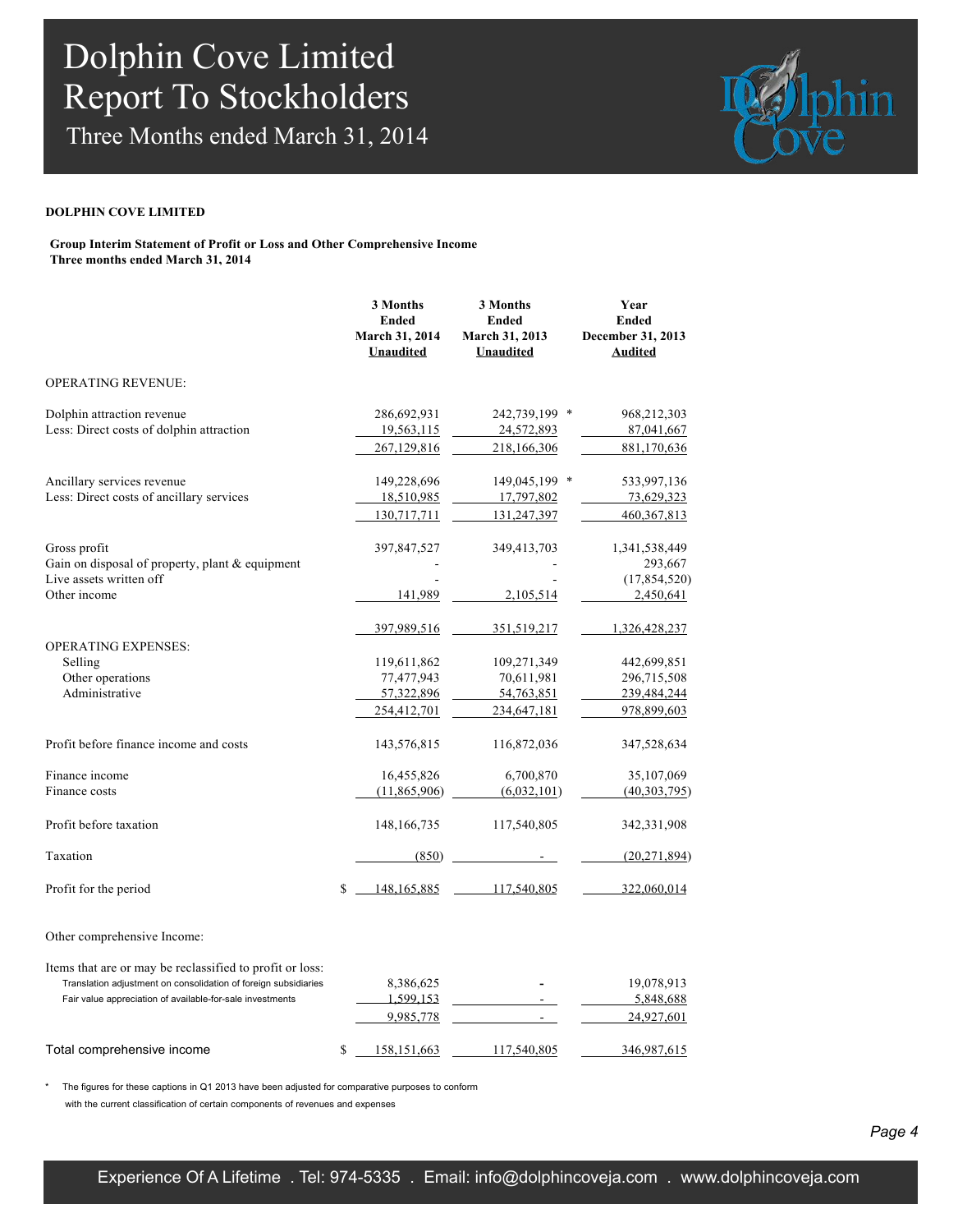Three Months ended March 31, 2014



### **DOLPHIN COVE LIMITED**

**Group Interim Statement of Changes in Stockholders' Equity Three months ended March 31, 2014**

|                                                                                                                                                            | 3 Months<br>Ended<br><b>March 31, 2014</b><br><b>Unaudited</b> | 3 Months<br>Ended<br>March 31, 2013<br><b>Unaudited</b> | Year<br><b>Ended</b><br>December 31, 2013<br><b>Audited</b> |
|------------------------------------------------------------------------------------------------------------------------------------------------------------|----------------------------------------------------------------|---------------------------------------------------------|-------------------------------------------------------------|
| Balances at beginning of period<br>S                                                                                                                       | 1,342,404,040                                                  | 1,152,386,975                                           | 1,152,386,975                                               |
| Transactions recorded directly in equity:<br>Dividends                                                                                                     | (58, 863, 956)                                                 | (39, 242, 637)                                          | (156,970,550)                                               |
| Total comprehensive income:<br>Profit for the period                                                                                                       | 148, 165, 885                                                  | 117,540,805                                             | 322,060,014                                                 |
| Other comprehensive income:<br>Translation adjustment on consolidation<br>of foreign subsidiaries<br>Fair value depn. of available -for- sale investmen \$ | 8,386,625<br>1,599,153                                         |                                                         | 19,078,913<br>5,848,688                                     |
| Balance at end of period<br>S                                                                                                                              | 1,441,691,747                                                  | 1,230,685,143                                           | 1,342,404,040                                               |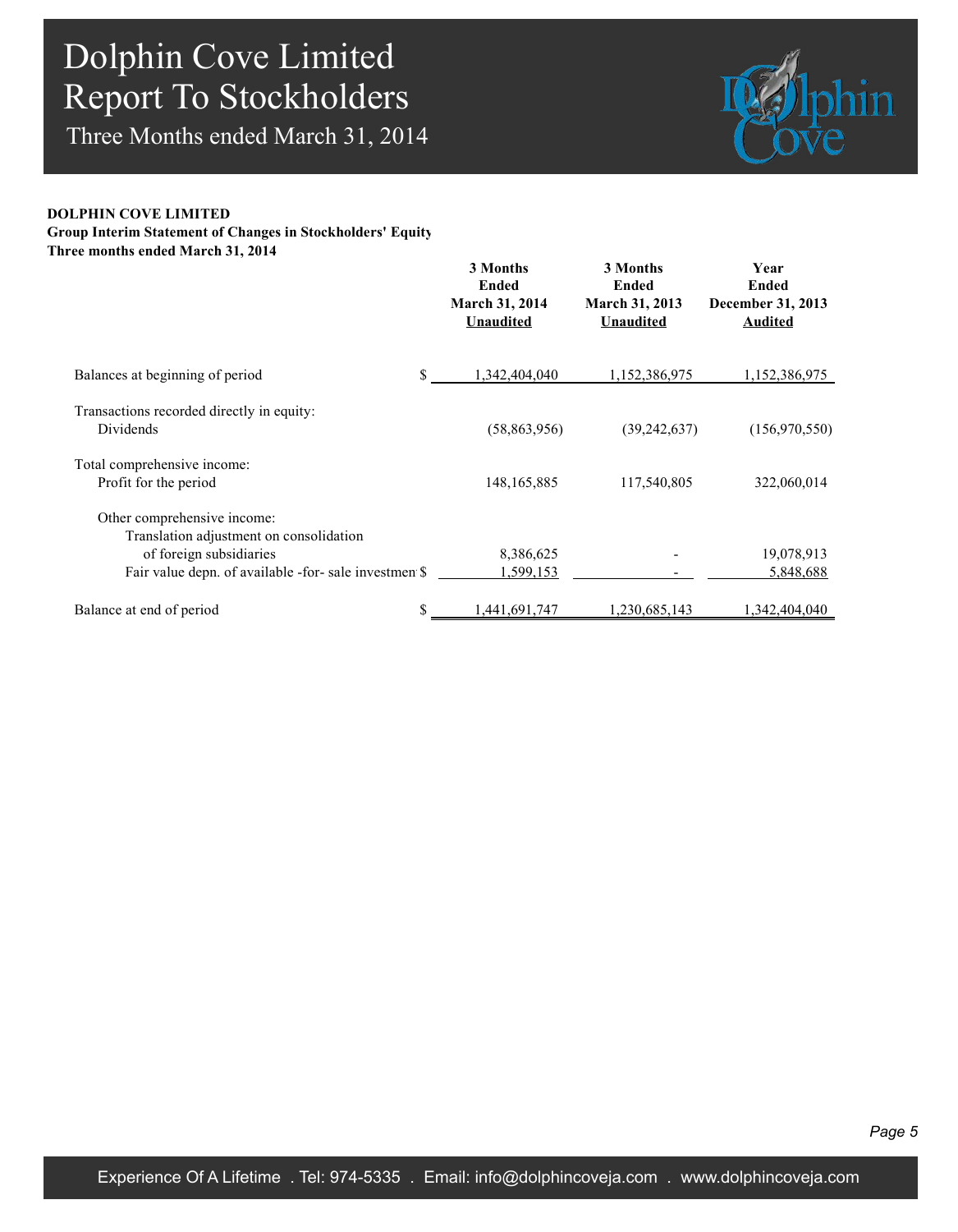Three Months ended March 31, 2014



#### **DOLPHIN COVE LIMITED**

#### **Group Interim Statement of Cash Flows Three months ended March 31, 2014**

|                                                                           | 3 Months<br><b>Ended</b><br>March 31, 2014<br><b>Unaudited</b> | 3 Months<br><b>Ended</b><br>March 31, 2013<br>Unaudited | Year<br><b>Ended</b><br>December 31, 2013<br><b>Audited</b> |
|---------------------------------------------------------------------------|----------------------------------------------------------------|---------------------------------------------------------|-------------------------------------------------------------|
| CASH FLOWS FROM OPERATING ACTIVITIES                                      |                                                                |                                                         |                                                             |
| Profit for the period<br>Adjustments for:                                 | 148, 165, 885                                                  | 117,540,805                                             | 322,060,014                                                 |
| Depreciation and amortisation                                             | 13,914,922                                                     | 9,333,249                                               | 48,032,325                                                  |
| Gain on disposal of property, plant and equipment                         |                                                                |                                                         | (293, 667)                                                  |
| Live assets written off                                                   |                                                                |                                                         | 17,854,520                                                  |
| Interest income                                                           | (1,673,116)                                                    | (145, 976)                                              | (2,750,117)                                                 |
| Interest expense                                                          | 7,607,046                                                      | 1,935,431                                               | 20,318,062                                                  |
| Loss on disposal of investments                                           |                                                                |                                                         | 41,104                                                      |
| Impairment loss on trade receivables                                      |                                                                |                                                         | 12,355,478                                                  |
| Taxation                                                                  | 850                                                            |                                                         | 20,271,894                                                  |
| Operating profit before changes in working capital                        | 168,015,587                                                    | 128,663,509                                             | 437,889,613                                                 |
| Accounts receivable                                                       | (8,095,011)                                                    | (39, 284, 828)                                          | (10,996,124)                                                |
| Inventories                                                               | (5,886,230)                                                    | (9,184,316)                                             | (4,997,179)                                                 |
| Accounts payable                                                          | (20, 678, 461)                                                 | 4,728,110                                               | 37,608,854                                                  |
| Due from/to related parties                                               | (19,617,836)                                                   | (3,261,943)                                             | 43,567,711                                                  |
| Cash generated from operations                                            | 113,738,049                                                    | 81,660,532                                              | 503,072,875                                                 |
| Interest paid                                                             | (7,607,046)                                                    | (1,935,431)                                             | (22, 724, 282)                                              |
| Income tax paid                                                           | (420, 774)                                                     | (28, 275)                                               | (555,699)                                                   |
| Net cash provided by operating activities                                 | 105,710,229                                                    | 79,696,826                                              | 479,792,894                                                 |
| CASH FLOWS FROM INVESTING ACTIVITIES                                      |                                                                |                                                         |                                                             |
| Interest received                                                         | 1,544,854                                                      | 145,976                                                 | 2,621,855                                                   |
| Securities purchased under resale agreements                              | (7,270,594)                                                    |                                                         | (92, 894, 355)                                              |
| Additions to property, plant and equipment                                | (13, 287, 015)                                                 | (21,515,316)                                            | (172, 940, 058)                                             |
| Proceeds from disposal of property, plant and equipment                   |                                                                |                                                         | 2,157,000                                                   |
| Additions to live assets                                                  | (209,650)                                                      | (399, 281)                                              | (263, 867, 253)                                             |
| Proceeds from the disposal of investments<br>Investments acquired         |                                                                | 29,613,459                                              | 30,554,897<br>(470, 719)                                    |
| Net cash provided/(used) by investing activities                          | (19, 222, 405)                                                 | 7,844,838                                               | (494, 838, 633)                                             |
|                                                                           |                                                                |                                                         |                                                             |
| CASH FLOWS FROM FINANCING ACTIVITIES<br>Short term loan received/(repaid) |                                                                | 40,000,000                                              | (10,000,000)                                                |
| Dividends paid                                                            |                                                                | (8,228,541)                                             | (156, 970, 550)                                             |
| Long term liabilities, net                                                | (6,076,818)                                                    | (48, 451, 053)                                          | 221,576,073                                                 |
| Net cash (used)/provided by financing activities                          | (6.076.818)                                                    | (16679594)                                              | 54 605 523                                                  |
| Net increase in cash resources                                            | 80,411,006                                                     | 70,862,070                                              | 39,559,784                                                  |
| Cash resources at beginning of the period                                 | 66,068,233                                                     | 26,508,449                                              | 26,508,449                                                  |
| CASH RESOURCES AT END OF PERIOD<br>\$                                     | 146,479,239                                                    | 97,370,519                                              | 66,068,233                                                  |
| Comprising:                                                               |                                                                |                                                         |                                                             |
| Cash and cash equivalents                                                 | 158,957,248                                                    | 124,607,169                                             | 83,950,984                                                  |
| <b>Bank</b> overdrafts                                                    | (12, 478, 009)                                                 | (27, 236, 650)                                          | (17,882,751)                                                |
| \$                                                                        | 146,479,239                                                    | 97.370.519                                              | 66,068,233                                                  |
|                                                                           |                                                                |                                                         |                                                             |

*Page 6*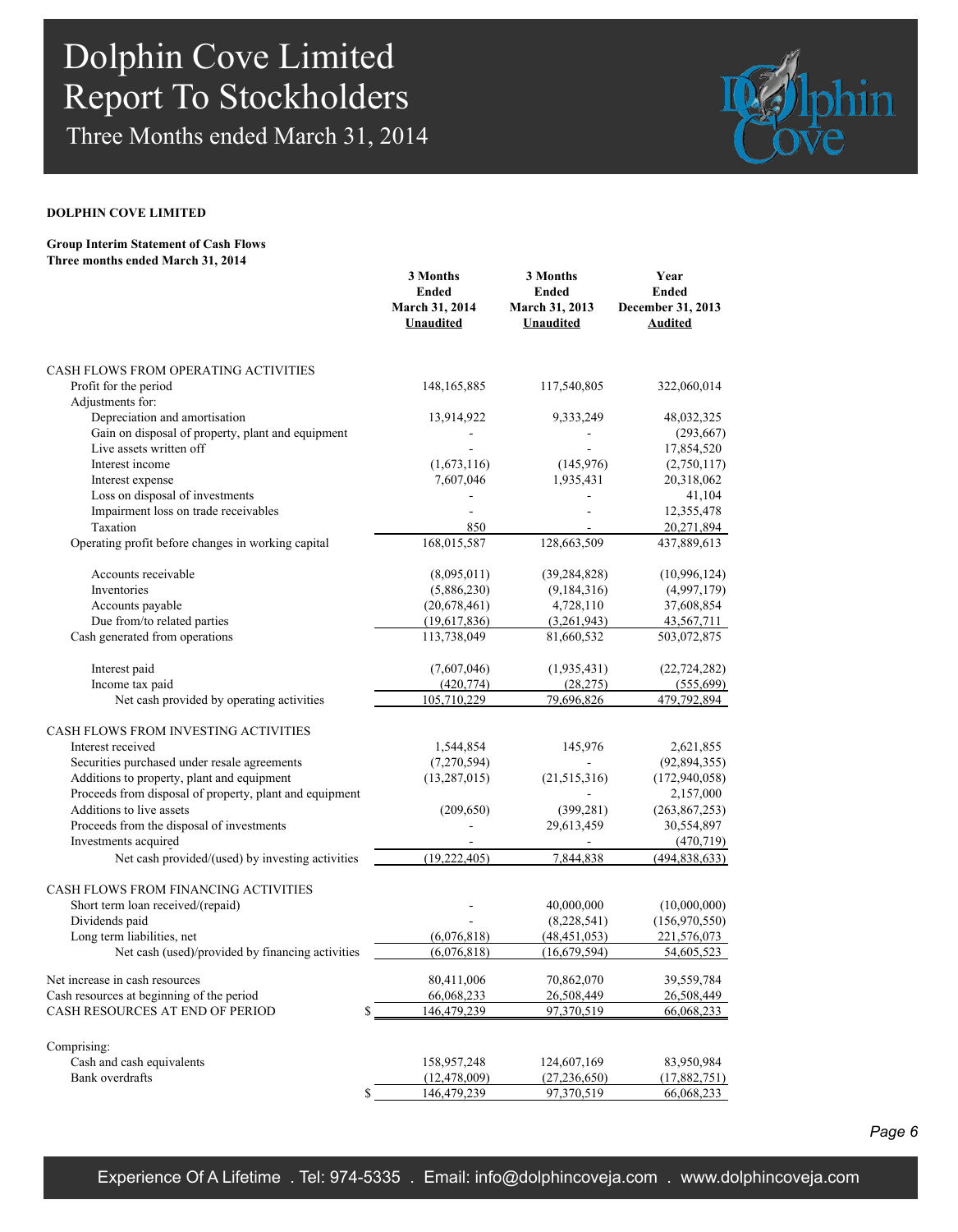Three Months ended March 31, 2014



#### **DOLPHIN COVE LIMITED**

#### **Selected Explanatory Notes Three-months ended March 31, 2014**

.

#### Basis of preparation

These condensed interim consolidated financial statements have been prepared in accordance with accounting policies set out in note 2 to the audited consolidated financial statement for the year ended December 31, 2013 which have been consistently applied from period to period.

#### Segment information

|                                | Three month period to March 31, 2014 |                        |                      |                        |  |
|--------------------------------|--------------------------------------|------------------------|----------------------|------------------------|--|
| Reportable segment assets      | Ocho Rios<br>1,733,749,745           | Hanover<br>332,094,313 | Other<br>285,314,563 | Total<br>2,351,158,621 |  |
| Capital expenditure            | 11.152.278                           | 300.825                | 1,833,912            | 13,287,015             |  |
| Reportable segment liabilities | 517,659,421                          | 114,493,905            | 243,885,834          | 876,039,160            |  |

#### **Year ended December 31, 2013**

|                                | Ocho Rios     | Hanover     | Other       | Total         |
|--------------------------------|---------------|-------------|-------------|---------------|
| Reportable segment assets      | 1,636,370,323 | 340,362,765 | 266,603,710 | 2,243,336,798 |
| Capital expenditure            | 20,708,235    | 2.257.427   | 149.974.396 | 172,940,058   |
| Reportable segment liabilities | 479,140,468   | 154,738,320 | 233,626,256 | 867,505,044   |

|                                       | Three month period to March 31, 2014 |             |            |                |  |
|---------------------------------------|--------------------------------------|-------------|------------|----------------|--|
|                                       | Ocho Rios                            | Hanover     | Other      | Total          |  |
| Gross revenue from external customers | \$<br>325,058,815                    | 98,227,771  | 42,352,030 | 465,638,616    |  |
| Finance Income                        | 23,924,959                           | 2,186,195   | -          | 26,111,154     |  |
| Finance cost                          | (10,820,820)                         | (2,313,789) |            | (13, 134, 609) |  |
| Depreciation and amortisation         | (11,729,308)                         | (1,706,382) | (479, 232) | (13,914,922)   |  |
| Segment profit after tax              | 109,293,542                          | 31,975,974  | 15,282,994 | 156,552,510    |  |

| Three month period to March 31, 2013 |  |
|--------------------------------------|--|
|--------------------------------------|--|

|                                       | Ocho Rios     | Hanover     | Other      | Total       |
|---------------------------------------|---------------|-------------|------------|-------------|
| Gross revenue from external customers | 299,164,055   | 82,125,901  | 38,089,956 | 419,379,912 |
| Finance income                        | 7,083,732     | 1,166,388   | ۰          | 8,250,120   |
| Finance cost                          | (5, 166, 817) | (2,414,534) | ۰          | (7,581,351) |
| Depreciation and amortisation         | (7, 153, 818) | (1,706,382) | (473, 049) | (9,333,249) |
| Segment profit after tax              | 77,918,828    | 24,531,537  | 15,090,440 | 117,540,805 |

*Page 7*